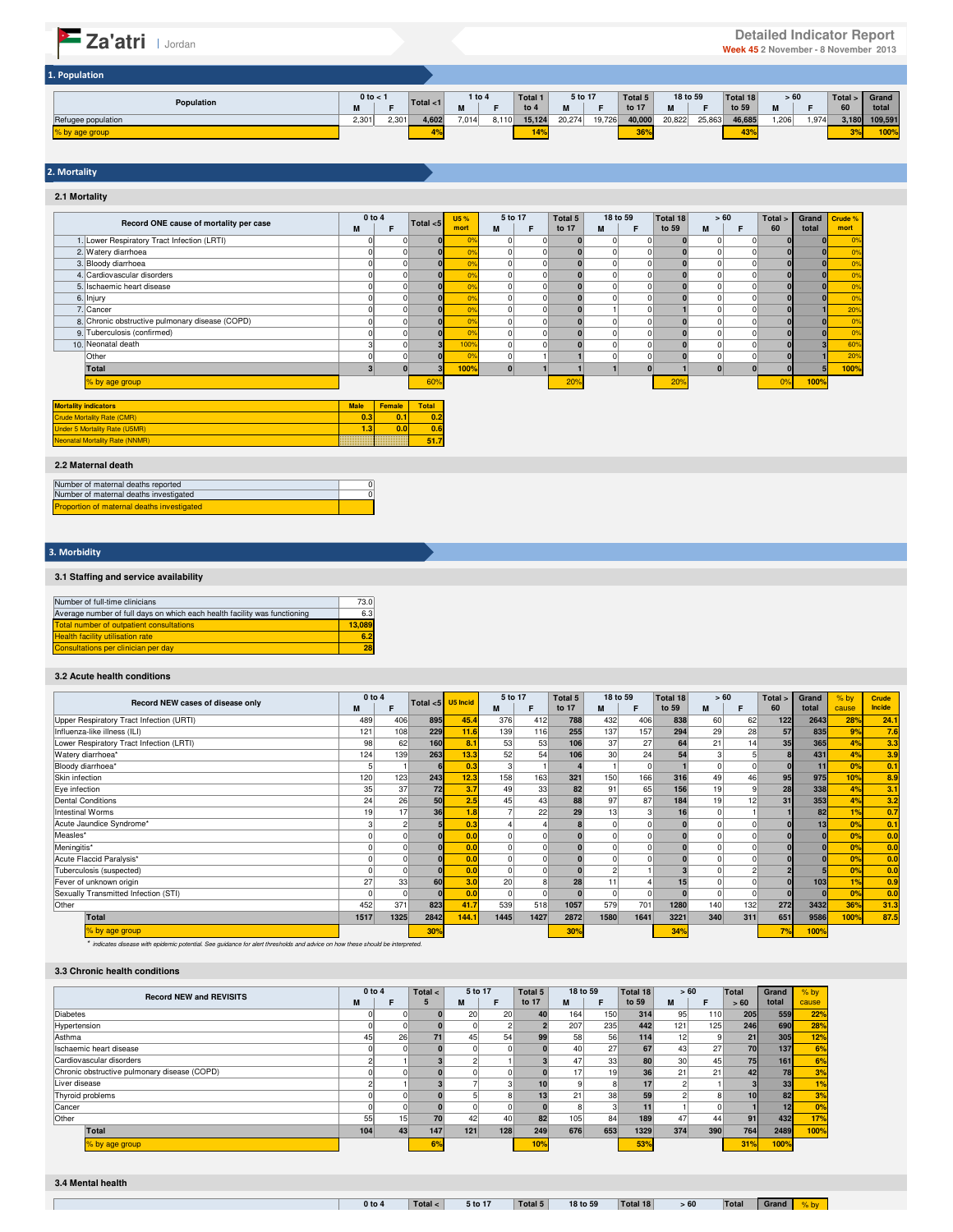|                                                 | IМ |    | M   |    | to 17 | M  |                 | to 59           | M | >60 | total | cause |
|-------------------------------------------------|----|----|-----|----|-------|----|-----------------|-----------------|---|-----|-------|-------|
| 1. Epilepsy / seizures                          |    |    |     |    |       |    |                 |                 |   |     |       | 8%    |
| 2. Alcohol and other substance abuse disorder   |    |    |     |    |       |    |                 |                 |   |     |       | 2%    |
| 3. Mental retardation / intellectual disability |    |    |     |    |       |    |                 |                 |   |     |       | 8%    |
| 4. Psychotic disorder                           |    |    |     |    |       |    |                 | 28              |   |     | 30    | 12%   |
| 5. Severe emotional disorder                    |    |    |     |    |       |    | 15 <sub>h</sub> | 32 <sub>1</sub> |   |     | 46    | 19%   |
| 6. Other psychological complaint                |    |    | 251 |    |       | 15 |                 | 32              |   |     | 87    | 36%   |
| Other                                           |    |    |     |    |       | 16 | 10 <sup>1</sup> | 26              |   |     | 38    | 16%   |
| Total                                           |    |    | 50  | 37 |       | 80 | 55              | 135             |   |     | 244   | 100%  |
| % by age group                                  |    | 5% |     |    | 36%   |    |                 | 55%             |   | 5%  | 100%  |       |

# **3.5 Injuries**

|      |                             | $0$ to $4$ |    | Total $\lt$ | 5 to 17   |    | Total 5 | 18 to 59 |     | Total 18 |                 | >60 | Total | Grand | $%$ by |
|------|-----------------------------|------------|----|-------------|-----------|----|---------|----------|-----|----------|-----------------|-----|-------|-------|--------|
|      |                             | M          | Е  |             | M<br>IVI. | Е  | to 17   | M        | Е   | to 59    | M               | F   | > 60  | total | cause  |
|      | 1. Bites (all causes)       |            |    |             |           |    |         | 13       |     | 22       | 10 <sup>1</sup> |     | 12    | 43    | 6%     |
|      | 2. Injury (war related)     |            |    |             | 28        | 18 | 46      | 46       |     |          |                 |     |       | 98    | 13%    |
|      | 3. Injury (non war related) | 221        |    | 29          | 69        | 21 | 90      | 69       | 43  | 112      | 15              | 13  | 28    | 259   | 34%    |
| 4.10 |                             |            |    |             |           |    |         |          | n   |          |                 |     |       |       | 0%     |
|      | Other                       | 39         | 43 | 82          | 37        | 57 | 94      | 68       | 46  | 114      | 33 <sup>1</sup> | 47  | 80    | 370   | 48%    |
|      | Total                       | 62         | 51 | 113         | 138       | 99 | 237     | 196      | 103 | 299      | 58              | 63  | $121$ | 770   | 100%   |
|      | % by age group              |            |    | 15%         |           |    | 31%     |          |     | 39%      |                 |     | 16%   | 100%  |        |

# 4. In-patient Department

# **4.1 In-patient Department Activities**

|                                           |              |   | 0 to 4 | Total $\lt$ |   | 5 to 17 | Total 5         |                 | 18 to 59 | Total 18 |   | > 60 | <b>Total</b> | Grand |
|-------------------------------------------|--------------|---|--------|-------------|---|---------|-----------------|-----------------|----------|----------|---|------|--------------|-------|
|                                           |              | M | Е      |             | M |         | to 17           | M               |          | to 59    | M | Е    | > 60         | total |
| Number at beginning of reporting period   |              |   |        |             |   |         |                 |                 |          |          |   |      |              |       |
| Total admissions                          |              |   |        |             |   |         |                 |                 | 12       | 29       |   |      |              | 45    |
|                                           | authorized   |   |        |             |   |         |                 | 16 <sup>1</sup> | $+ +$    | 27       |   |      |              | 44    |
| Number of exits                           | unauthorized |   |        |             |   |         |                 |                 |          |          |   |      |              |       |
|                                           | death        |   |        |             |   |         |                 |                 |          |          |   |      |              |       |
|                                           | referral     |   |        |             |   |         |                 |                 |          |          |   |      |              |       |
| <b>Total exits</b>                        |              |   |        |             |   |         | 10 <sup>1</sup> |                 | 12       | 29       |   |      |              | 49    |
| Deaths within 24 hours                    |              |   |        |             |   |         |                 |                 |          |          |   |      |              |       |
| % at end of reporting period by age group |              |   |        | 100%        |   |         | 0%              |                 |          | 0%       |   |      | 0%           | 100%  |

| Number of days in reporting period                |     |
|---------------------------------------------------|-----|
| Number of beds                                    | 62  |
| Sum number of days stay for authorised discharges | 236 |
| Proportion of < 5 IPD deaths within 24 hours      |     |
| <b>Average length of stay (days)</b>              | 5.4 |
| <b>Bed occupancy</b>                              | 56% |
| <b>Hospitalisation rate</b>                       |     |

# **4.2 In-patient Admissions and Deaths**

|                             | 0 to 4 |        | U5 CFR         | 5 to 17 |               | $5 - 17$   |     | 18 to 59        | $18 - 59$  |     | > 60          | <b>Total</b> | <b>Total</b>    | Crude      |
|-----------------------------|--------|--------|----------------|---------|---------------|------------|-----|-----------------|------------|-----|---------------|--------------|-----------------|------------|
|                             | Adm    | Deaths |                | Adm     | <b>Deaths</b> | <b>CFR</b> | Adm | <b>Deaths</b>   | <b>CFR</b> | Adm | <b>Deaths</b> | adm          | deaths          | <b>CFR</b> |
| I. Paediatric medicine      |        |        | 0%             |         |               |            |     |                 |            |     |               |              |                 | 0%         |
| 2. General Surgery          |        |        |                |         |               | 0%         |     | 17 <sub>h</sub> |            |     |               |              | 17 <sub>1</sub> | 243%       |
| 3. Injury (war related)     |        |        |                |         |               |            |     |                 |            |     |               |              |                 |            |
| 4. Injury (non war related) |        |        |                |         |               | 0%         |     |                 |            |     |               |              |                 | 0%         |
| 5. Internal medicine        |        |        |                |         |               | 0%         |     |                 |            |     |               |              |                 | 133%       |
| 6. Obstetrics               |        |        |                |         |               |            |     |                 |            |     |               |              |                 |            |
| 7. Gynaecology              |        |        |                |         |               |            |     |                 |            |     |               |              |                 |            |
| Other                       |        |        |                |         |               | 100%       |     |                 | 100%       |     |               |              |                 | 100%       |
| <b>Total</b>                |        |        | 0 <sup>9</sup> |         |               | 11%        |     | 28              | 2800%      |     |               |              | 29              | 171%       |

Adm. = Admission; CFR = Case Fatality Rate

# 6. Laboratory

|                                      | <b>c</b> otal |
|--------------------------------------|---------------|
| Number of laboratory tests conducted |               |

# **8. Reproductive Health**

# **8.1 Antenatal care**

|                                                               |                                       | < 18 | >18 | <b>Total</b> |
|---------------------------------------------------------------|---------------------------------------|------|-----|--------------|
| First antenatal visit < 1st trimester                         |                                       | 15   | 77. | 92           |
|                                                               | First antenatal visit > 1st trimester |      |     |              |
| Number of pregnant women at<br>time of delivery who received: | $\geq 4$ ANC visits                   |      | 19  | 19           |
|                                                               | 2 TT doses                            |      |     |              |
|                                                               | anaemia screening                     |      | 56  | 57           |

#### **ANC Indicators**

| Proportion of first time antenatal visits made $<$ 1st trimester | 39% |
|------------------------------------------------------------------|-----|
| Coverage of complete antenatal care                              | 33% |
| Coverage of antenatal tetanus immunisation                       | 12% |
| Coverage of anaemia screening in pregnancy                       | 98% |

# **8.2 Delivery care**

|                                           | < 18 | >18 | <b>Total</b> |
|-------------------------------------------|------|-----|--------------|
| Live births                               |      | 57  | 58           |
| Still births                              |      |     | $\mathbf{0}$ |
| Low birth weight (<2500 g)                |      | 5   |              |
| Attended by skilled health worker         |      | 57  | 58           |
| Number of obstetric complications treated |      | 6   | 6            |
| Number of caesarean sections performed    |      | 10  | 10           |
|                                           |      |     |              |